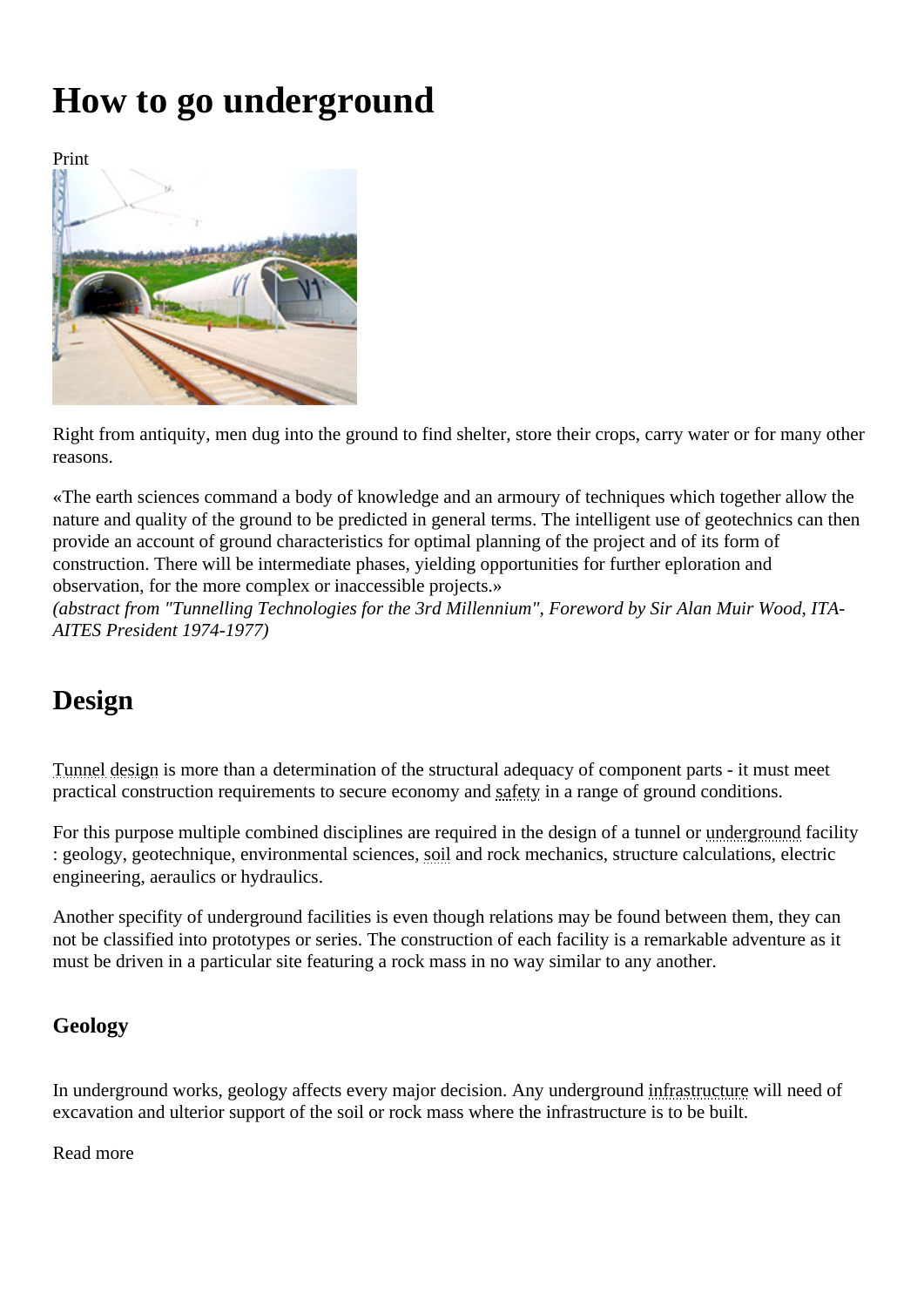#### Site investigation

Geological and hydro-geological conditions are determining factors for underground structures, having a very deep impact on the planning and budget necessary to complete the project.

Read more

**Geotechnics** 

Geotechnical studies and investigations are a complement to geology and hydrogeology. Their objectives are to know the basic characteristics of the ground which will have an impact on the mechanical behavior of the rock or soil, the initial state of equilibrium of the natural stresses.

Read more

Design Methods

When an underground structure is built a redistribution of the natural initial stresses takes place. Due to this redistribution, the underground structure will be subjected to a certain level of stresses and hence loads.

Read more

Ground treatment

When an underground structure is to be built and the conditions of the ground are far from ideal, there are different approaches that can be followed: designing a robust support to cope with the poor characteristics of the ground.

Read more

Support Systems

In hilly or mountainous areas, the use of tunnels improves or make feasible various tranport options uch as roads, railways, canals, etc.

Read more

### **Environment**

All environmental aspects ave to be studied in order to knows the ironmental impacts uring the life cycle of an undeground space.

Read more

**Monitoring**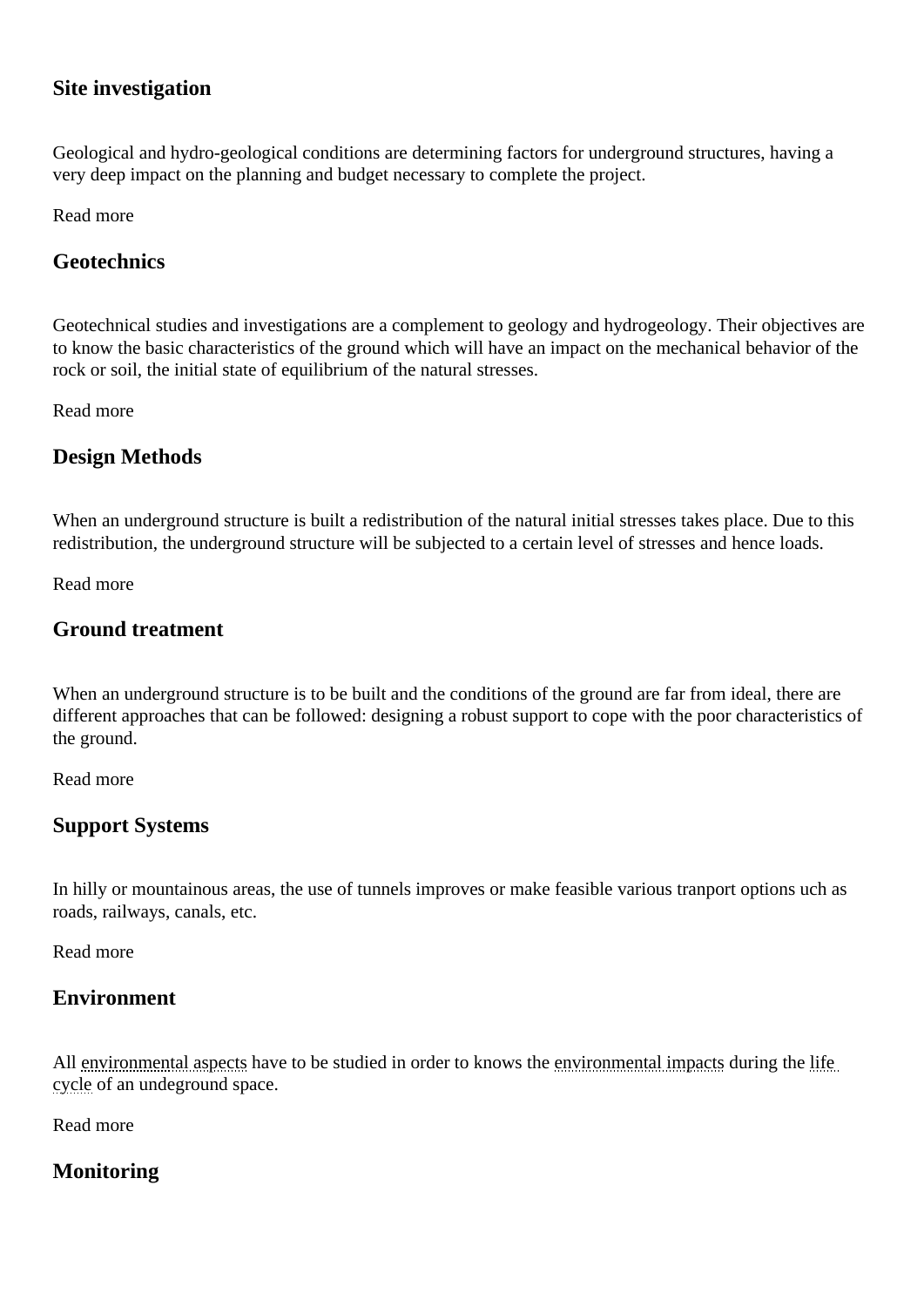When designing underground structures there is a large amount of uncertainty due to a large number of factors.

Read more

# Construction Methods

Conventional Tunnelling

Conventional Tunnelling can be defined as the construction of underground openings of any shape with a cyclic construction process.

Read more

Mechanised Tunnelling

As opposed to conventional techniques, these are all the tunneling techniques in which excavation is performed mechanically by means of teeth, picks or disks. These tunneling techniques comprise then a wide range of different machines

Read more

Surface Tunnelling

Surface tunnelling encompasses all construction methods of underground structures built by a temporary or permanent open tench in the surface.

Read more

Subaquatic Tunnelling

Immersed tunnels have been in widespread use for about 100 years. Over 150 have been constructed all over the world, about 100 of them for road or rail schemes.

Read more

Combination of Methods

A typical example of underground structure where a combination of methods is employed is a deep base transalpine tunnel, like Gotthard and Lotschberg tunnels in Switzerland.

Read more

**Operation**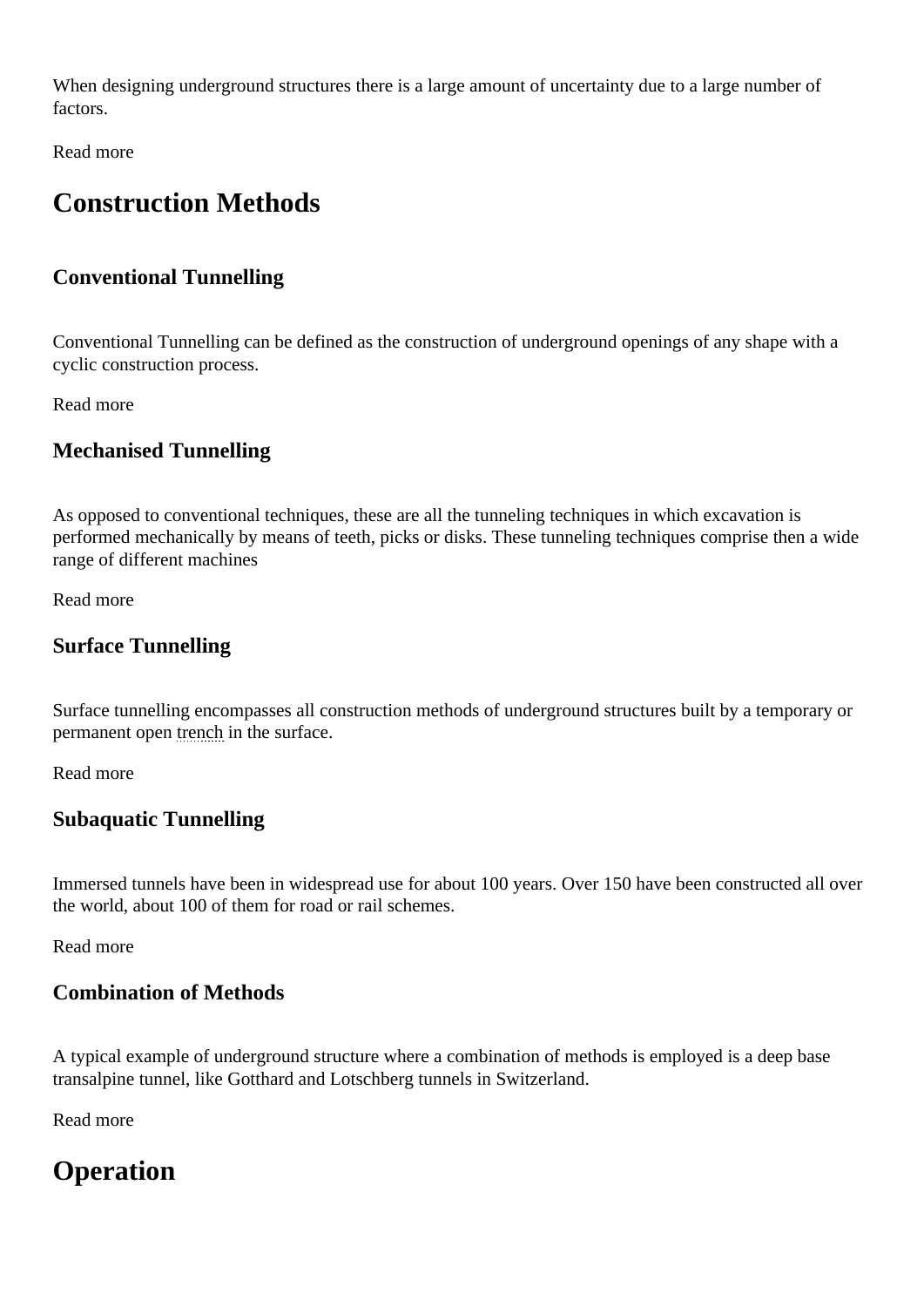#### Equipment

Installations and equipment are an important part of underground structures. They are complex, and usually comprise a quite large part of the general budget and planning of the whole structure.

Read more

Auscultation

Several factors influence the evolution of underground facilities from their opening. Basically, they are: age, material quality, construction method, and inconment characteristics of the affic or fluids carried.

Read more

Maintenance

Due to the high alue of tunnels a gooth aintenance cheme must be planned for all underground structures during its life of operation

Read more

**Rehabilitation** 

Rehabilitation of an underground structure could be described as its restoration to good condition, operation, or capacity.

Read more

Upgrading

On some occasions, the objective of rehabilitation works is to increase the functionality of the underground structure or its capacity.

Read more

Safety

Safety during design stage

Before any design or planning work begins, an occupational health and safety strategy for the project should be drawn up and etout in a health and safety plan.

Read more